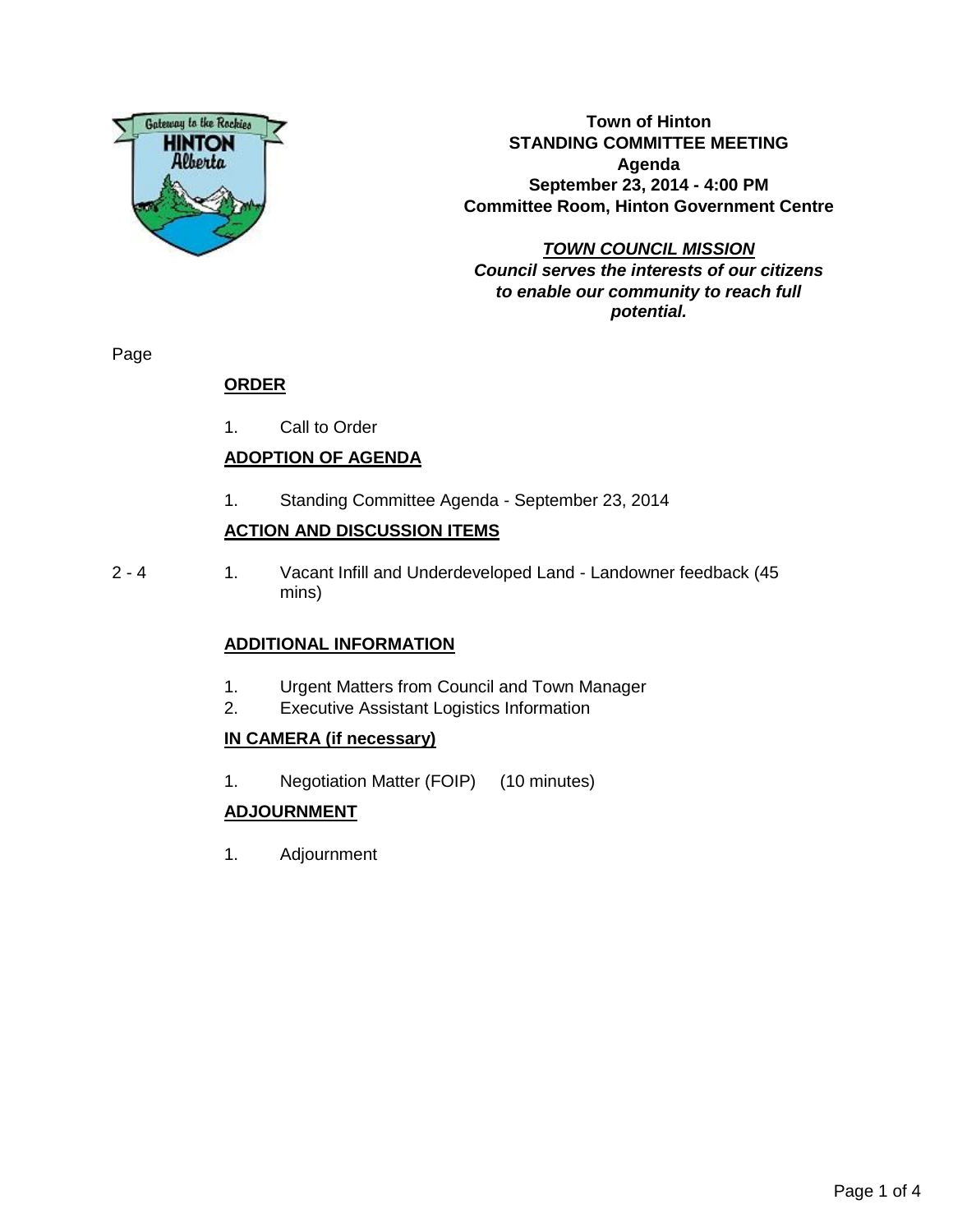

# **TOWN OF HINTON DIRECTION REQUEST**

**DATE**: September 15, 2014

## **TO: STANDING COMMITTEE MEETING OF SEPTEMBER 23, 2014**

| <b>FROM:</b>        | Mindi Petkau, Land Coordinator             |
|---------------------|--------------------------------------------|
| <b>REVIEWED BY:</b> | Denise Parent, Acting Director of Planning |
| <b>APPROVED BY:</b> | Mike Schwirtz, Acting Town Manager         |

## **RE**: **Vacant Infill and Underdeveloped (Substandard) Land**

#### **Purpose**

This item is before Council for information in relation to Council's Strategic Plan Focus Area – Offsite Levy/Infill Policy.

#### **Issue**

Vacant infill and underdeveloped property owners have provided feedback to the Town in regard to the current and future status of their lands.

## **Administration Comments on Situation / Options**

Administration circulated a survey and an invitation to a discussion meeting to all affected landowners of either vacant infill or underdeveloped properties. Some landowners responded to our request for feedback.

#### *Vacant Infill Property*

There are 89 vacant, subdivided parcels in Hinton that have the potential of being used on a more permanent basis. These lots are owned by 46 different landowners, 7 of which responded to the request for feedback (survey, attended the meeting etc.).

The lands are vacant for a variety of reasons; some common scenarios are:

- Used for additional yard space or parking lots in a semi-permanent way
- Currently for sale
- Being held for further subdivision and development
- Being held for the opportune economic environment for development or sale

Generally, the feedback received for vacant infill land was varied because the landowners use (or don't use) their land for different reasons. However one universal opinion is evident in that every survey respondent chose the following option: "I don't believe the Town should concern themselves with how long I own a vacant lot as long as I pay the taxes".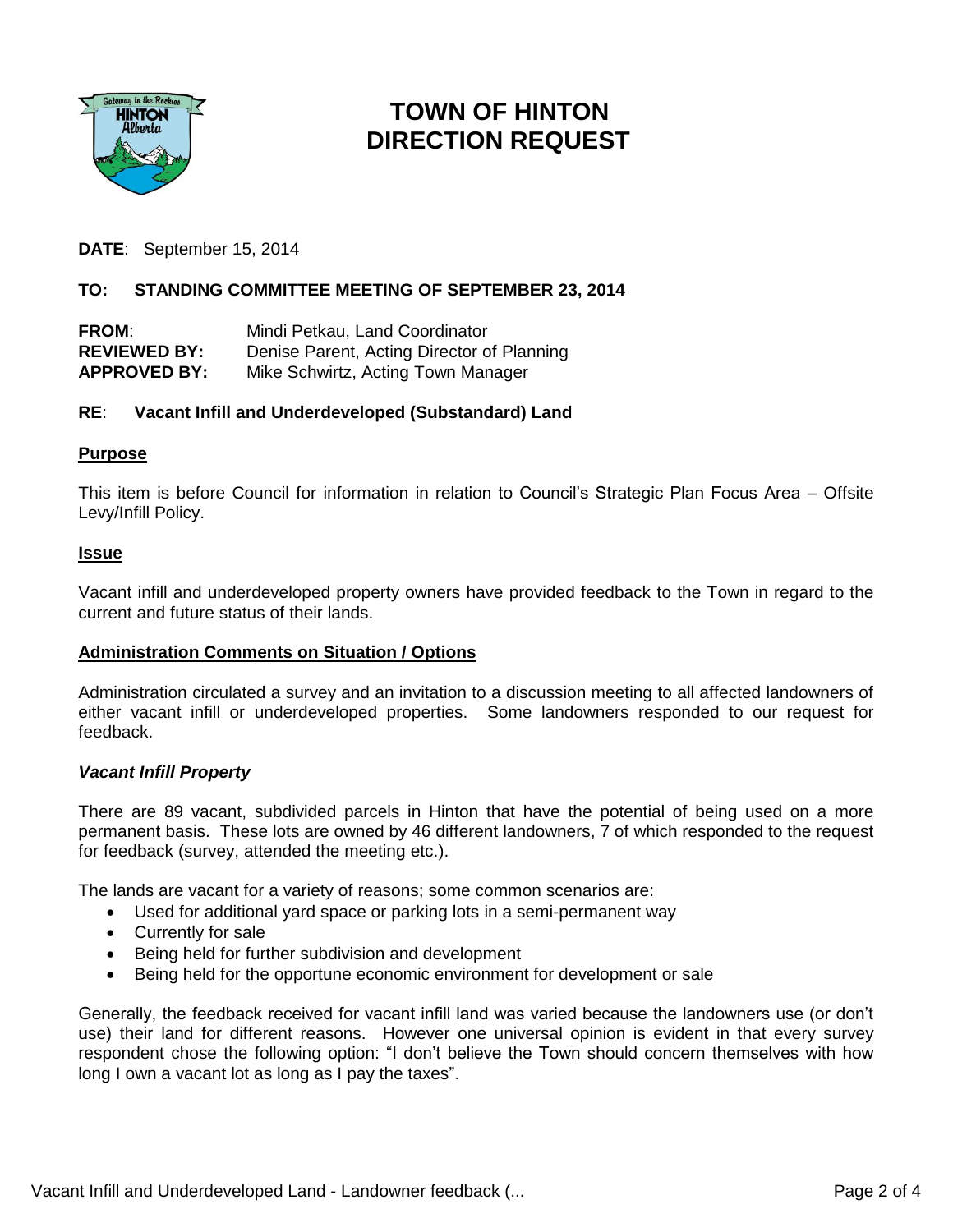Given this response, it seems the landowners feel that the Town of Hinton should not change our current policies and practices when it comes to vacant infill land. At a basic level, the Town should leave landowners to determine when their property is developed.

#### *Underdeveloped (substandard) Land*

These lands are defined as a subdivided lot that is not up to current Minimum Engineering Design standards (i.e. no paved streets, no sidewalks, missing municipal water and sewer utilities, etc.). 177 landowners were contacted representing 240 lots. We received 16 surveys and 9 landowners attended the discussion meeting (3 of these owners completed a survey).

Administration also had several conversations with individual landowners consisting of information sharing, education and discussion around the landowners' position on the topic. There was a mix of landowners who shared further feedback via the survey or meeting, and those who chose not to.

From the feedback received, there are a few points that stand out:

- Individual opinions differ greatly and are often polar opposites even in the same neighbourhood
	- o Some specific examples of why this is are:
		- **hauling water vs a well**
		- poor drainage for a small minority of the landowners on a street
		- **EXEDED FI** intended to purchase an "unserviced" lot (i.e. quieter, more like living out-of-town)
		- some owners have services from elsewhere and others do not
		- costs some can afford to invest while others cannot
		- **Example 3** installed a new septic/well/cistern recently so the cost to upgrade would result in a "wasted" investment
		- different needs depending on the number of people in a household and their ages
		- different needs based on the type of business
- If any upgrading is to be completed, most landowners would prefer the Town pay for the upgrade
	- $\circ$  Some suggested we consider a split between owners and the Town (general taxpayer)
	- $\circ$  Some people consider the costs to be the complete responsibility of the landowners
- There seems to be a general misunderstanding about what property taxes are used for
	- $\circ$  Many landowners feel they have been paying taxes for substandard services and that the Town should install the services
- Of the 16 survey responses received, about 73% of people do not think their substandard services are a problem at all; 27% think it is a minor inconvenience that can be worked around
- The responses were essentially split on whether the Town should approve areas to remain substandard or start a construction program to upgrade substandard neighbourhoods at the cost of the general taxpayer

It is difficult to determine an overall feeling from the responses received because they are so varied. Generally, it seems landowners are not overly motivated or inclined to seek upgrades to their neighbourhood infrastructure, especially if they are responsible for the costs. It also appears that many owners feel their property taxes should pay for upgrades, at least in part.

There are some general misunderstandings or lack of knowledge about what is included in the price of a fully serviced lot versus a substandard lot, and what property taxes pay for. In many cases, explaining some of this background information helped to clarify the Town's current practices and the reasons why the Town has not upgraded these properties to date.